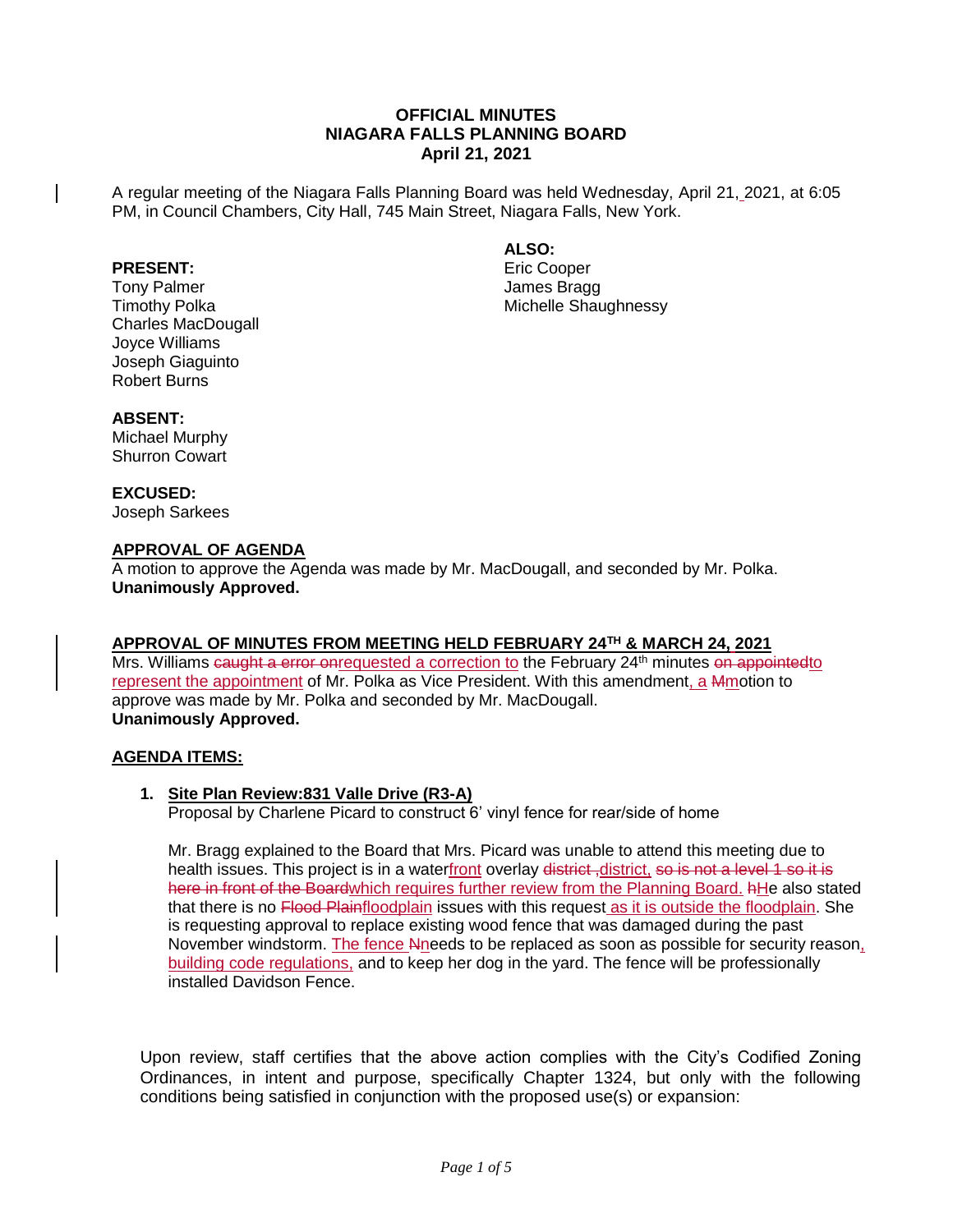- *1) Environmental Assessment (SEQR)*: The Planning Board hereby accepts and adopts the findings of the SEQRA review, finalized and dated April 13, 2021.
- *2) Compliance:* Comply with all applicable State and local building, safety, and health codes. Deviation from or non-compliance with any conditions of this Site Plan approval, shall render this approval null and void
- *3) Expiry Date:* Applicant shall act to implement and substantially complete the proposed action, as approved, within 18 months from the date of approval. Failure to substantially complete the proposed action shall render this Site Plan Approval null and void unless an extension is granted.
- *4) Screening: A 6' vinyl fence shall be constructed on the footprint of the existing fence that encloses the side yard/pool. The fence is not located within a flood zone.*
- 5) **Landscaping**: Requirement is for one tree (1 per 50' frontage or part thereof); existing landscaping shall be accepted as fulfilling this requirement.

Motion to Approve was made by Mr. Polka and seconded by Mr. MacDougall.

# **POLLED VOTE**:

| <b>Approved</b> | <b>Unanimously Approved</b> |
|-----------------|-----------------------------|
| Mr. Palmer      | Yes                         |
| Mr. Burns       | Yes                         |
| Ms. Williams    | Yes                         |
| Mr. Polka       | Yes                         |
| Mr. Giaguinto   | $\rightharpoonup$ Yes       |
| Mr. MacDougall  | Yes                         |

# **2. Site Plan Review: 8121 W Rivershore (R1-B)**

Proposal by Michael George to construct a 4' chain link fence for rear(waterfront) side ofsurrounding his home.

Mr. George stated they are installing the fence to protect from people falling into the pool and to keep their dog in the yard and other dogs out of their yard.

Upon review, staff certifies that the above action complies with the City's Codified Zoning Ordinances, in intent and purpose, specifically Chapter 1324, but only with the following conditions being satisfied in conjunction with the proposed use(s) or expansion:

- **1)** *Environmental Assessment (SEQR)*: The Planning Board hereby accepts and adopts the findings of the SEQRA review, finalized and dated April 13, 2021.
- **2)** *Compliance:* Comply with all applicable State and local building, safety, and health codes. Deviation from or non-compliance with any conditions of this Site Plan approval, shall render this approval null and void
- **3)** *Expiry Date:* Applicant shall act to implement and substantially complete the proposed action, as approved, within 18 months from the date of approval. Failure to substantially complete the proposed action shall render this Site Plan Approval null and void unless an extension is granted.
- **4)** *Screening:* The 4' high chain link fence will be 141' on the eastern side of property, 103' along the western side of the property and 67' on the northern side of property.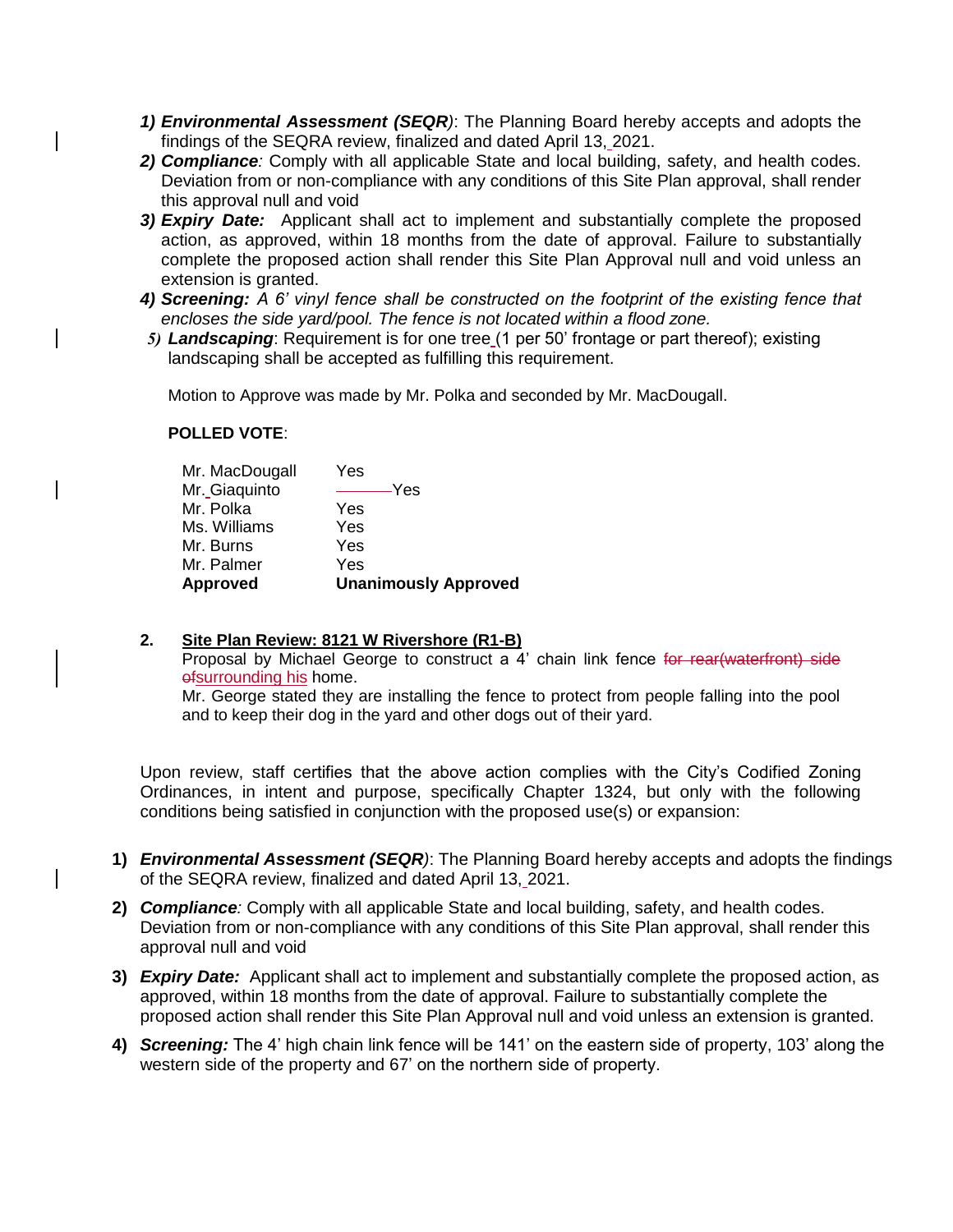- **5)** *Landscaping*: Requirement is for one tree (1 per 50' frontage or part thereof); existing landscaping shall be accepted as fulfilling this requirement
- **6)** *Flood Zone:* The Proposed development is located within the Flood Plain and as such a Floodplain Development Permit Application (#202102) related to this matter was issued on 4/12/2021.

Motion to Recommend to Approve was made by Mr. Giaquinto and seconded by Mr. Burns.

## **POLLED VOTE**:

| Approved       | <b>Unanimously Approved</b> |
|----------------|-----------------------------|
| Mr. Palmer     | Yes                         |
| Mr. Burns      | Yes                         |
| Ms. Williams   | Yes                         |
| Mr. Polka      | Yes                         |
| Mr. Giaguinto  | –Yes                        |
| Mr. MacDougall | Yes                         |

## **3. Site Plan Review: 400 47th Street (I-2)**

Proposal by Dean Hale, on behalf of Niacet Corporation, to construct new 50' x 70' Preengineered metal AHCL Tube Filling Building.

Mr. Hale explained that Niacet is once again expanding. They will be the sole North American Suppliers of this chemical which is used to manufacture wafer chips (used to make computer chips), so requesting approval to erect 50' x 70' x 16'-8" eave height preengineered metal building on a finished concrete foundation. They will fill DOT approved Tube Trailers with this material as they pull into this portion of the site. It includes truck scales to weigh in at. This will be located on the South part of the parcel.

Upon review, staff certifies that the above action complies with the City's Codified Zoning Ordinances, in intent and purpose, specifically Chapter 1324, but only with the following conditions being satisfied in conjunction with the proposed use(s) or expansion:

- *1) Environmental Assessment (SEQR)*: The Planning Board hereby accepts and adopts the findings of the SEQRA review, finalized and dated April 16, 2021.
- *2) Compliance:* Comply with all applicable State and local building, safety, and health codes. Deviation from or non-compliance with any conditions of this Site Plan approval, shall render this approval null and void
- *3) Expiry Date:* Applicant shall act to implement and substantially complete the proposed action, as approved, within 18 months from the date of approval. Failure to substantially complete the proposed action shall render this Site Plan Approval null and void unless an extension is granted.
- *4) Signage:* Signage shall comply with Chapter 1309 of the Codified Ordinances.
- *5) Fire Prevention:* The site must comply with all applicable National Fire Protection Association, State and local fire code and standards.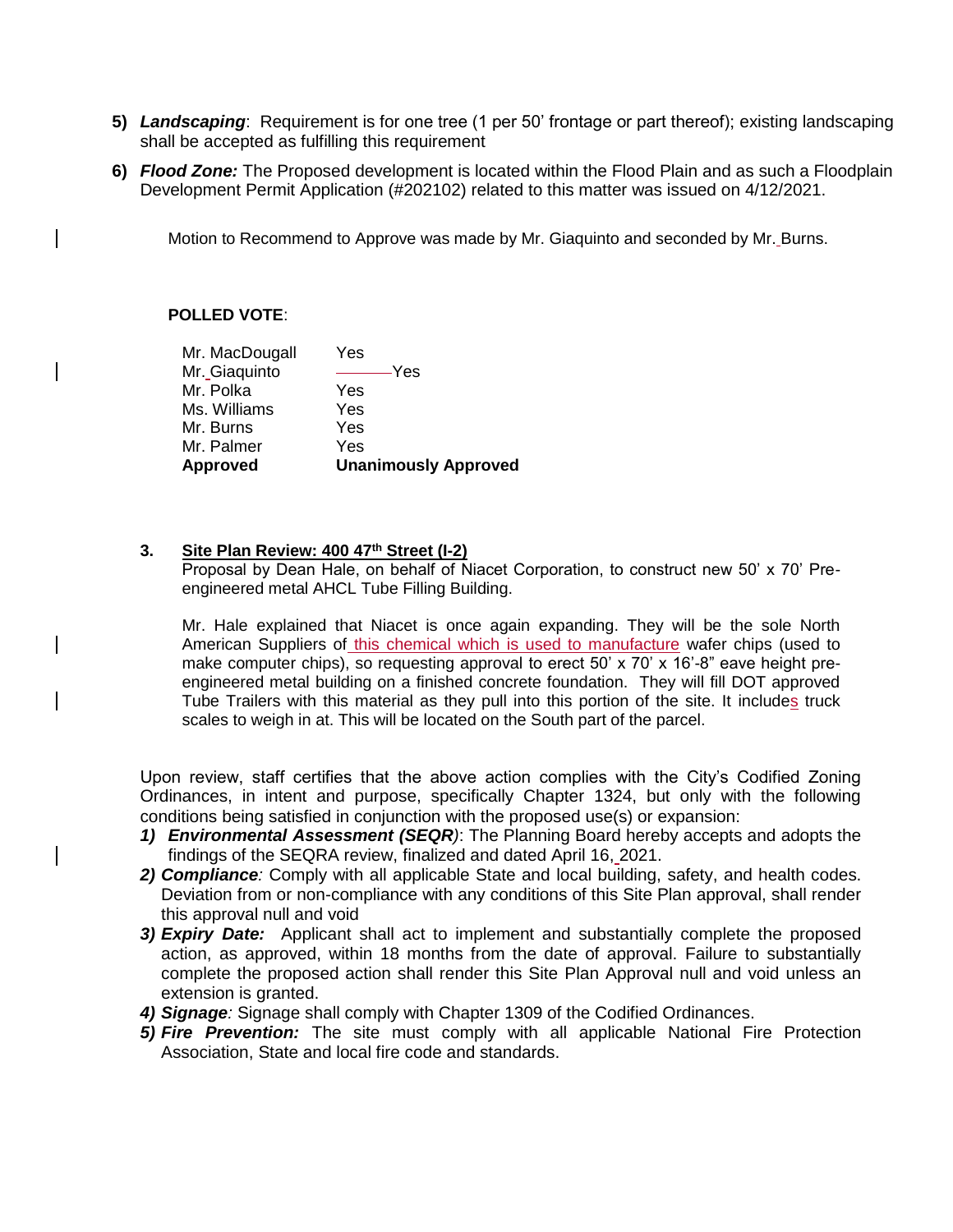- *6) Landscaping:* The City acknowledge the existing "legacy" environmental conditions of the site that makes tree plantings or landscaping in general challenging and thus the landscaping requirements are waived.
- *7) Other Approvals:* The Applicant shall obtain any necessary approvals and permits from the NYSDEC and any other approving Agencies, and comply with any conditions associated therewith.
- *8) Lighting:* All exterior site lighting, including wall packs, shall be angled downward only and away from adjacent properties. All fixtures and luminaries shall be of a full cut design and shall be of a type that does not exceed a 90 degree cutoff angle. Any light standard shall not exceed 25' in height. Lighting fixture details and or cut-sheets shall be provided to the Department of Code Enforcement as part of construction drawings.

Motion to Recommend to Approve was made by Mr. Giaquinto and seconded by Mr. Polka.

## **POLLED VOTE**:

| <b>Approved</b> | <b>Unanimously Approved</b> |
|-----------------|-----------------------------|
| Mr. Palmer      | Yes                         |
| Mr. Burns       | Yes                         |
| Ms. Williams    | Yes                         |
| Mr. Polka       | Yes                         |
| Mr. Giaguinto   | $-$ Yes                     |
| Mr. MacDougall  | Yes                         |

## **NEW BUSINESS**

None

#### **OLD BUSINESS**

None

#### **COMMUNICATIONS**

None

## **PLANNING REPORT:**

Mr. Cooper stated that Code Enforcement will be speaking to the owner of the parcel10158 Niagara Falls Blvd to make sure the parcel is brought up to code with the conditions listed on the Approval for the Bill Board that was approved last year by the Planning Board.

Mr. Cooper stated that he is working on the LWRPocal Waterfront Revitalization Plan with the Department of State and will be implementing change such as downsizing the Parkway etc. He will keep the Board updated as changes and updates become available.

Mr. Cooper also stated the he will be attending a Complete Streets meeting this coming Friday and he will report back to the Board what that meeting contained.

Mr. Cooper also stated that a total of 12 RFP responds were received for the South end Incentive, they are currently under review. Once reviewed the projects will be coming before the Board for review for Site Plan reviews

Mr. Bragg stated that the Town of Niagara provided materials related to a proposal adjacent to the Airport to construct a research facility. The Town had previously failed to send notice to adjacent Towns/Cities/County of the Aviant Project for the Asphalt Plant. Due to that the Approval, it is now being challenged. The Board will be kept updated as the process continues.